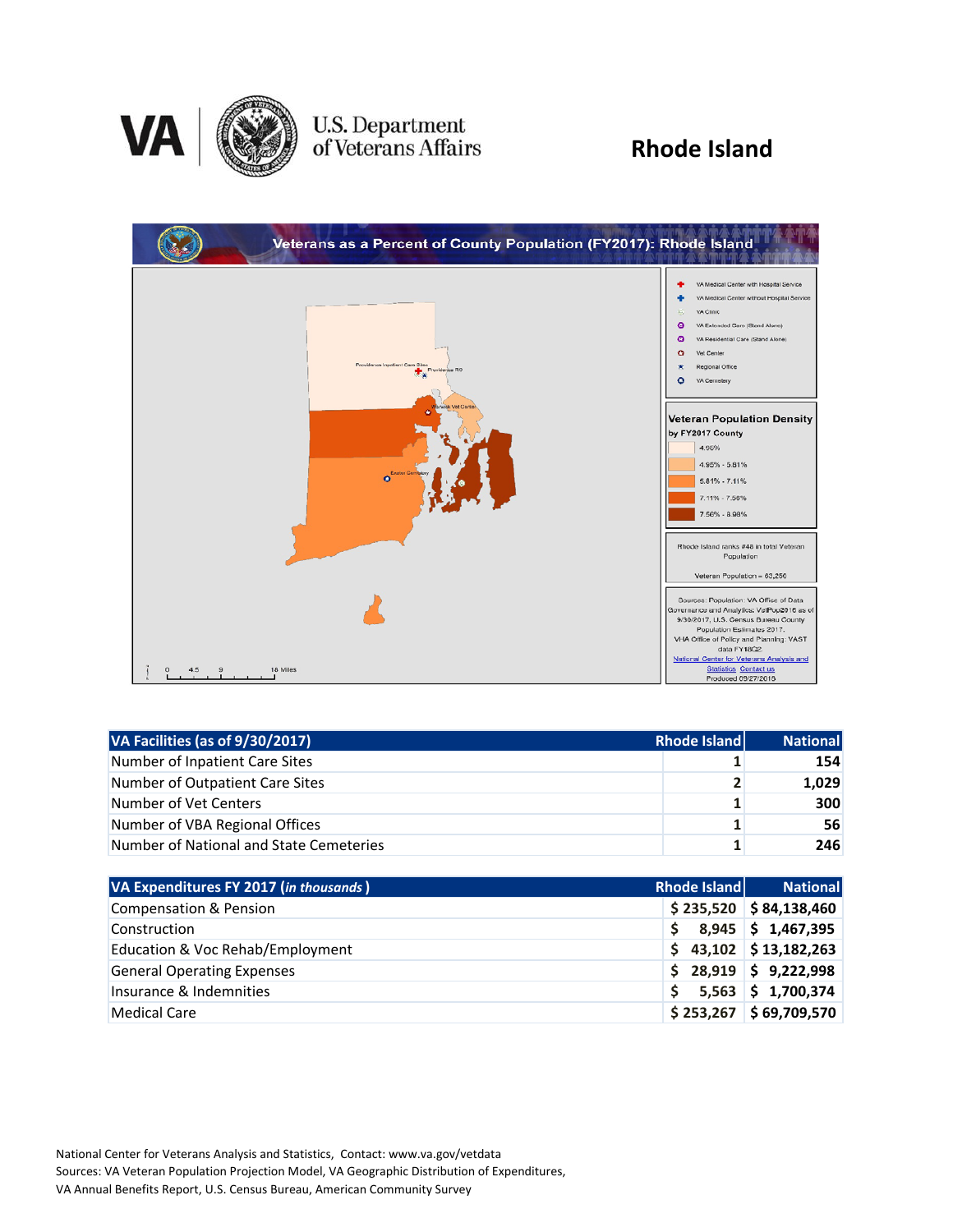

## **U.S. Department**<br>of Veterans Affairs

#### **Rhode Island**

| Veteran Population (as of 9/30/2017)           | Rhode Island | <b>National</b> |
|------------------------------------------------|--------------|-----------------|
| Number of Veterans                             | 63,250       | 19,998,799      |
| Percent of Adult Population that are Veterans  | 7.91%        | 6.60%           |
| Number of Women Veterans                       | 5,039        | 1,882,848       |
| Percent of Women Veterans                      | 7.97%        | 9.41%           |
| Number of Military Retirees                    | 5,335        | 2,156,647       |
| Percent of Veterans that are Military Retirees | 8.43%        | 10.78%          |
| Number of Veterans Age 65 and Over             | 34,808       | 9,410,179       |
| Percent of Veterans Age 65 and Over            | 55.03%       | 47.05%          |







| VA Healthcare and Benefits (as of 9/30/2017)         | <b>Rhode Island</b> | <b>National</b> |
|------------------------------------------------------|---------------------|-----------------|
| Number of Veterans Receiving Disability Compensation | 12.732              | 4,552,819       |
| Number of Veterans Receiving Pension                 | 808                 | 276,570         |
| Number of Dependency & Indemnity Comp Beneficiaries  | 1,187               | 411,390         |
| <b>Number of Education Beneficiaries</b>             | 2,256               | 987,577         |
| Number of Enrollees in VA Healthcare System          | 27,840              | 9,116,200       |
| Number of Unique Patients Treated                    | 19,535              | 6,035,183       |